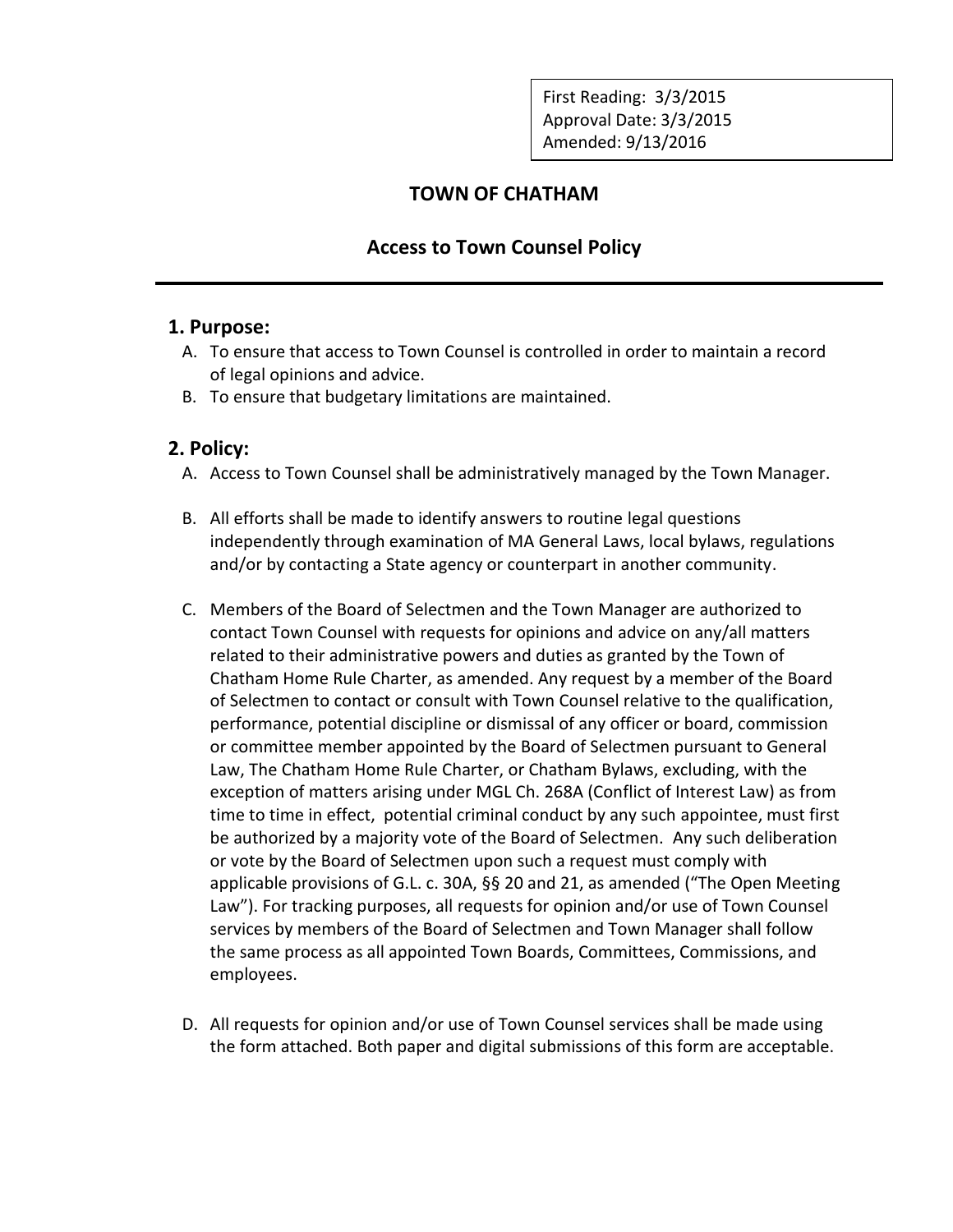- E. Requests for opinion and/or use of Town Counsel services by any appointed Town Board, Committee, or Commission shall be directed to the Town Manager by the Board, Committee, or Commission's staff liaison for approval. Any requests for opinion and/or use of Town Counsel services by any appointed Town Board, Committee, or Commission shall be by majority vote of the Board, Committee, or Commission members. Requests will be forwarded in writing, using the form provided, with as full an explanation of the issue as possible.
- F. Requests for opinion and/or use of Town Counsel services by any Town employee will be directed to the Town Manager by the employee's Department Head for approval. Requests will be forwarded in writing, using the form provided, with as full an explanation of the issue as possible.
- G. The Town Manager shall review all requests for access made by employees, appointed Town Boards, Committees, or Commissions. If approved by the Town Manager, the request for opinion will be forward to Town Counsel. Town Counsel's written opinion will be returned to the Town Manager who will make a record of such opinion before forwarding to the employee, appointed Town Board, Committee, or Commission through the appropriate Department Head or staff liaison. The Town Manager may, at his/her discretion, arrange further limited and defined access to Town Counsel by the employee, appointed Town Board, Committee, or Commission on the issue, if warranted. If denied by the Town Manager, the request will be returned to the employee, appointed Town Board, Committee, or Commission with a written explanation of the denial.
- H. Requests for the initiation or defense of litigation require the approval of the Board of Selectmen or by the Chairman of the Board of Selectmen in instances requiring expeditious action by the Town. In either case a written record of the approval will be maintained by the Town Manager.

This policy does not in any way prevent employees from access to Town Counsel for purposes covered under MGL Ch. 268A, Section 22:

*Any municipal employee shall be entitled to the opinion of the corporation counsel, city solicitor or town counsel upon any question arising under this chapter (Conduct of Public Officials) relating to the duties, responsibilities and interests of such employee. All requests for such opinions by a subordinate municipal employee shall be made in confidence directly to the chief officer of the municipal agency in which he is employed, who shall in turn request in confidence such opinion of the corporation counsel, city solicitor or town counsel on behalf of such subordinate municipal employee, and all constitutional officers and chief officers or heads of municipal agencies may make direct confidential requests for such opinions on their own account. The town counsel or city solicitor shall file such opinion in writing with the city or town clerk and such opinion*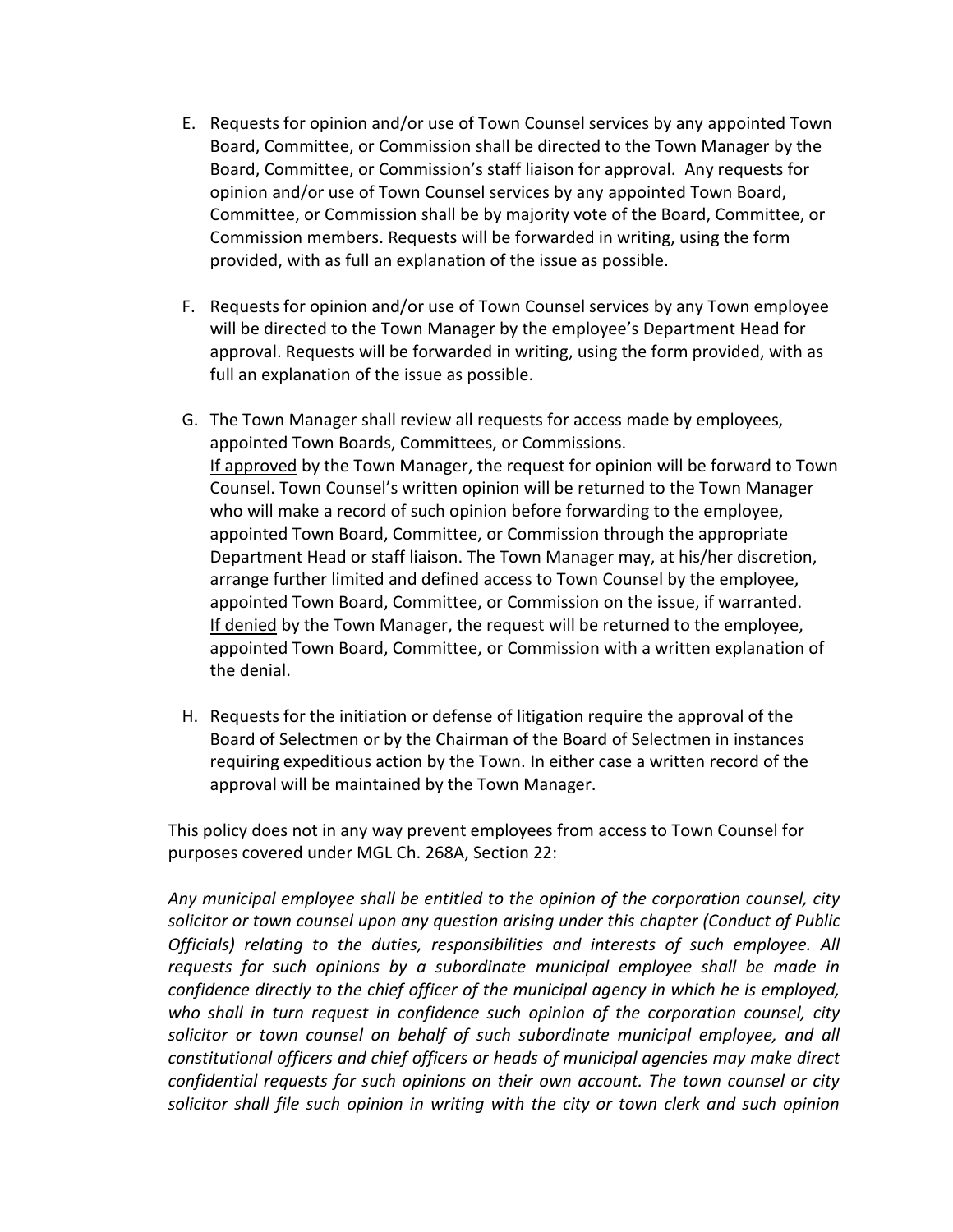*shall be a matter of public record; however, no opinion will be rendered by the town counsel or city solicitor except upon the submission of detailed existing facts which raise a question of actual or prospective violation of any provision of this chapter.*